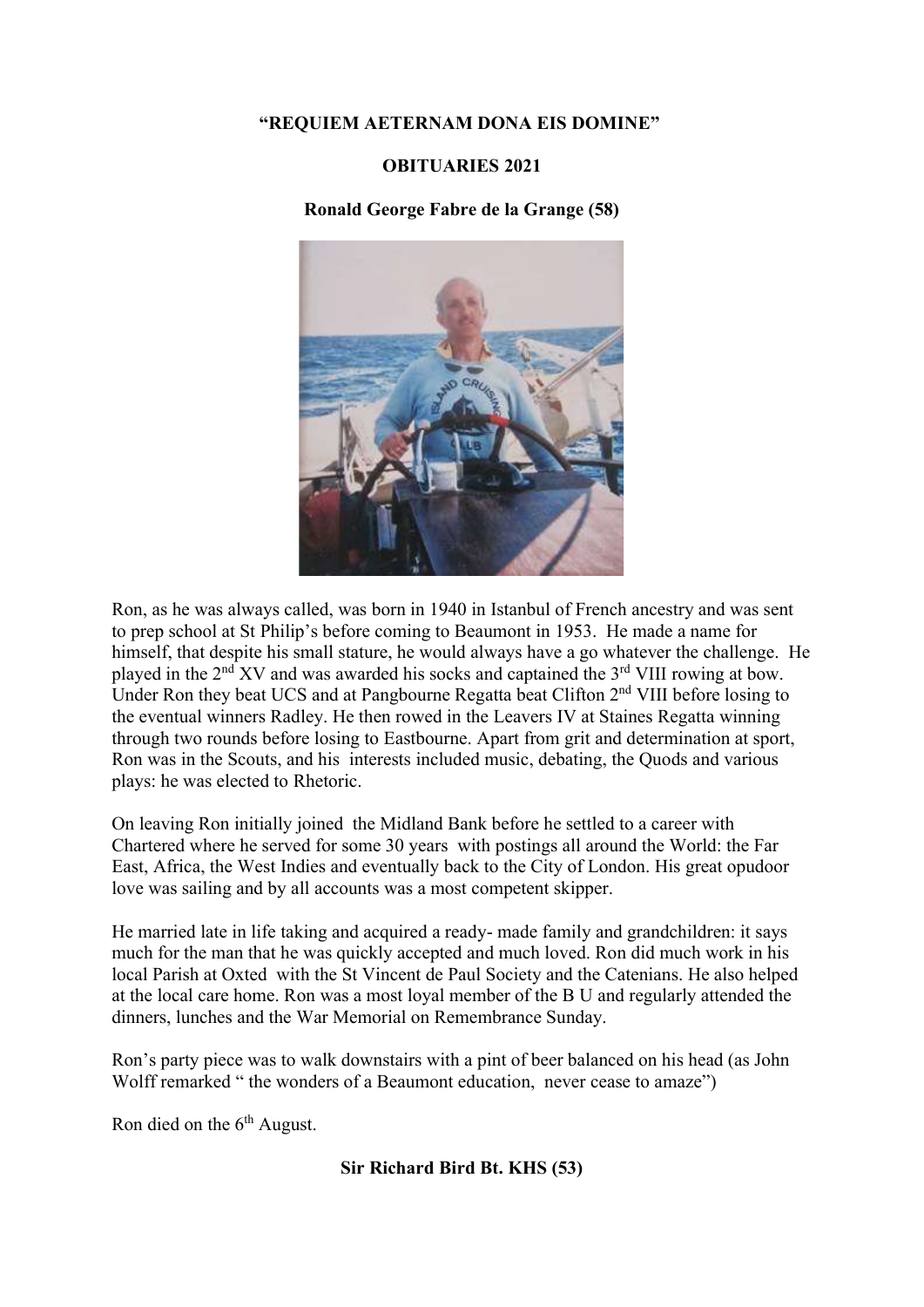

Richard Bird was born 3rd November 1935 the son of Sir Donald Bird 3rd Bt. He spent most of the War Years in Jamaica before being sent to St Richard's Malvern before coming to Beaumont in 1949. He left in 1953 having played in The first XI and was the opening bat at Lords in the winning side of that year. He went on to Trinity Dublin before National Service in the RAF and then entered the family firm of Bird's Custard. He soon decided that this was not the life he wanted and trained as a PE teacher and this was to remain his career. His interests included good food, sport and music: he was especially fond of Beethoven. An accomplished musician he played the piano and the organ at his local church. He was the choirmaster and also sang with both the Solihull Gilbert & Sullivan Company and with a Welsh male voice choir. Richard's sporting interests included skiing, yachting and golf: he was Captain of the Veterans at his local Club. Richard also kept a holiday home in France. The Faith played a very important part in his life: he was a Knight of the Holy Sepulchre, a loyal Catenian, and he helped out with the homeless and local food kitchen. Loyal, kind, stoic and determined were among his characteristics. He was married twice and with his first wife Gillian had six children and following her death a further two with his second wife Helen. He succeeded to the Baronetcy in 1963. It was Richard's Great Grandfather who started the family firm.

Alfred Bird FCS, was the Birmingham analytical and manufacturing chemist who invented baking powder, eggless custard powder and founded the well-known firm of Alfred Bird and Sons. His son Sir Alfred joined the family business, subsequently assumed sole control, and was responsible for the establishment of Devonshire works Digbeth, now known as the Custard Factory. In 1905 he retired and went into politics, being MP for Wolverhampton West from 1910 until his death. He was knighted in 1921. His house in Solihull, Tudor Grange, contained significant art treasurers including works by Sir Joshua Reynolds and Lord Leighton.

# Fr Gerard J Hughes SJ



Fr Gerard J Hughes SJ died on Tuesday 2nd November 2021 in the Corpus Christi Jesuit Community house in Boscombe. Kevin Fox and one of the carers were with him. He was 87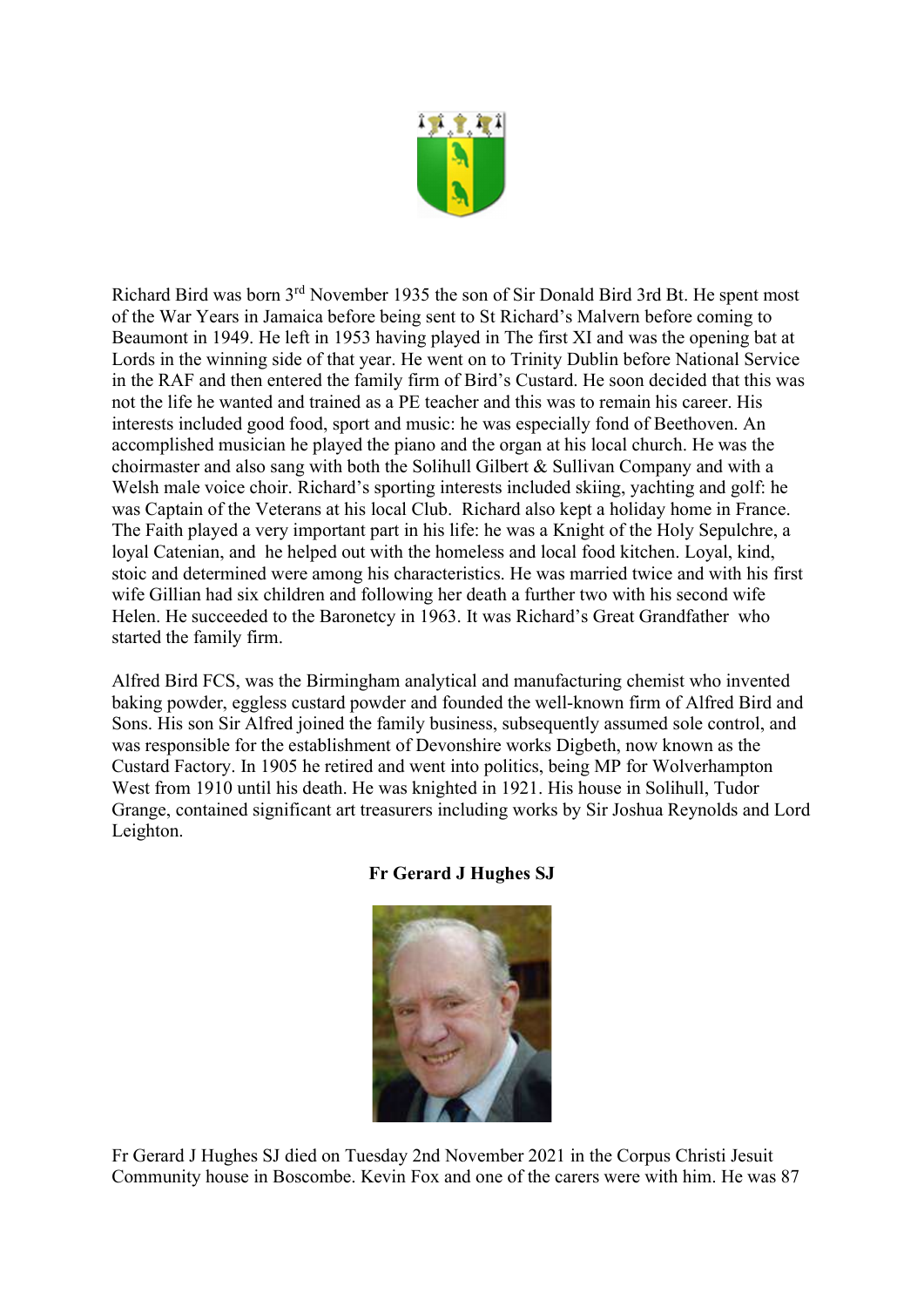years old, in the 71st year of religious life, and had been in failing health for some time. Gerry was born on 6th June 1934 in Wallington, Surrey. He was educated at St Aloysius College in Glasgow, and joined the Jesuit novitiate in Harlaxton in 1951, taking his First Vows there two years later. After a year's juniorate at Manresa in Roehampton, he studied for a licentiate in philosophy for two years at Heythrop in Oxfordshire, followed by a third year back in Roehampton. A year of Certificate of Education studies in Roehampton followed. Between 1958 and 1962 he took a Master's in Classical Mods and Greats at Campion Hall, then taught Greek and Latin in Beaumont College as regency. Next came an STL in theology at Heythrop, at the end of which, in 1967, he was ordained. That year he started doctoral studies in Ann Arbor, Michigan. He was one of the first professors at Heythrop in London in 1967, lecturing in moral theology, and living first in Cavendish Square and later in Southwell House and then Sherwin House in Osterley and Owen House. In 1973 he became Dean of Philosophy at Heythrop, attending GC32 the following year. Between 1982 and 1988 he combined his work at Heythrop with the post of Voice-Provincial for Formation. In 1992 he had a sabbatical, teaching for a semester at Santa Clara in the USA. He was appointed Vice-Principal of Heythrop in 1995, and then in 1998 became Master of Campion Hall, a position he held until 2006, tutoring in philosophy in Oxford. He continued in Oxford as a Fellow in Philosophy until moving to Boscombe in 2018, where he remained until his death. Gerry was a prolific writer, with more than forty publications listed on the Province data-base. He received a DLitt from Heythrop in 2009.

#### RICHARD JOHN MILLS-OWENS QC SC (55)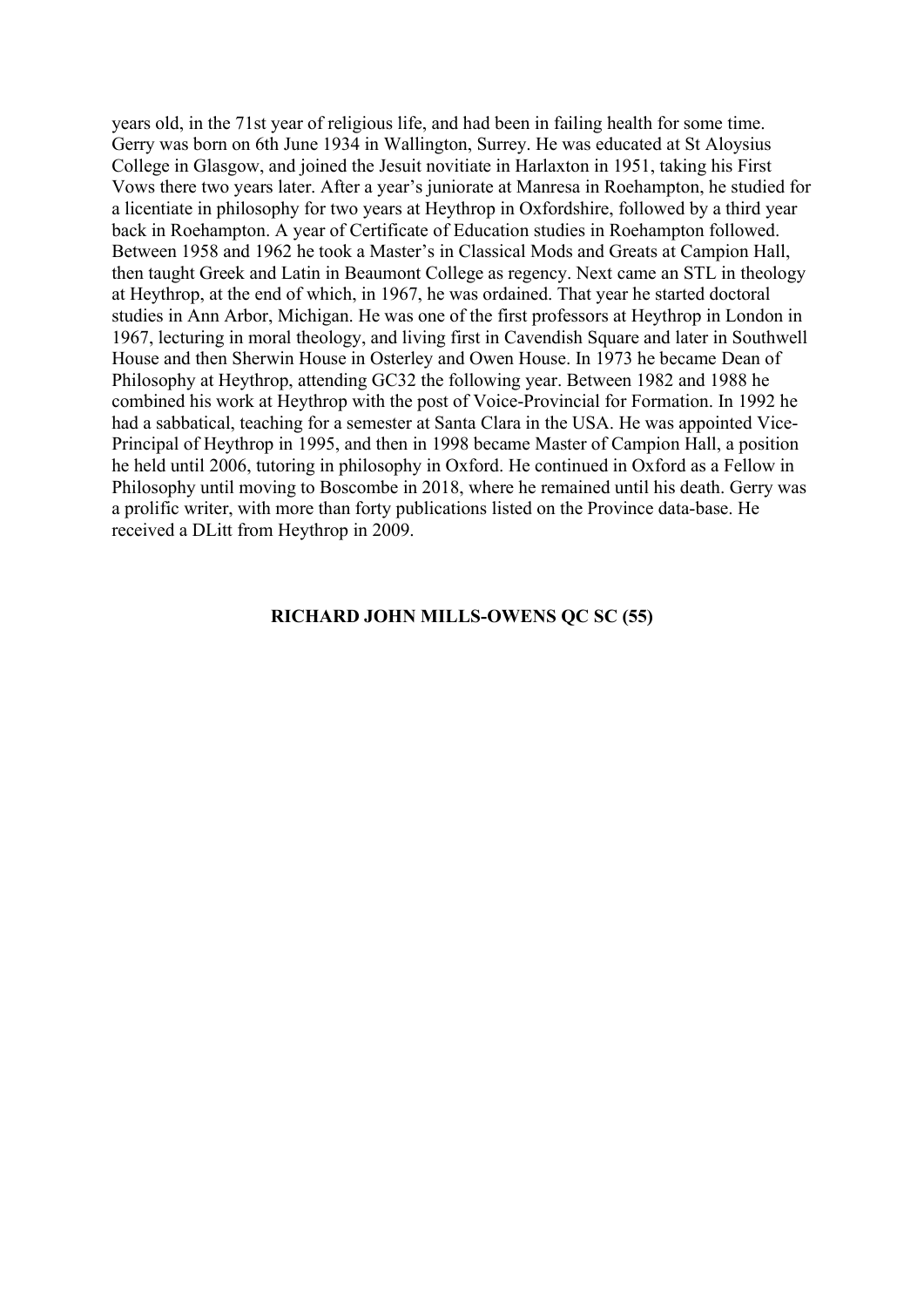

Richard Mills-Owens was the son of the Hon Mr Justice Richard Hugh Mills-Owens, Court of Appeal Judge, formerly Solicitor General of Kenya and Chief Justice of Fiji. He came to Beaumont from the Prince of Wales School in Nairobi in 1953.What was unusual but not unique was that he was a non- Catholic. However, his father was another of those few who thought that a Jesuit Education was the best and convinced The Rector ( Lewy Clifford) to take him.

It was, fair to say an excellent choice for both Richard and the school: he excelled. Academically bright he moved up the "A" Stream to Rhetoric. At Sport he was in the  $1<sup>st</sup> XV$  for two seasons gaining his colours and it was the same at cricket: he was a fine bat. An Under-Officer in the Corps and a School captain and apart from that acted in plays, enjoyed music and dancing reels.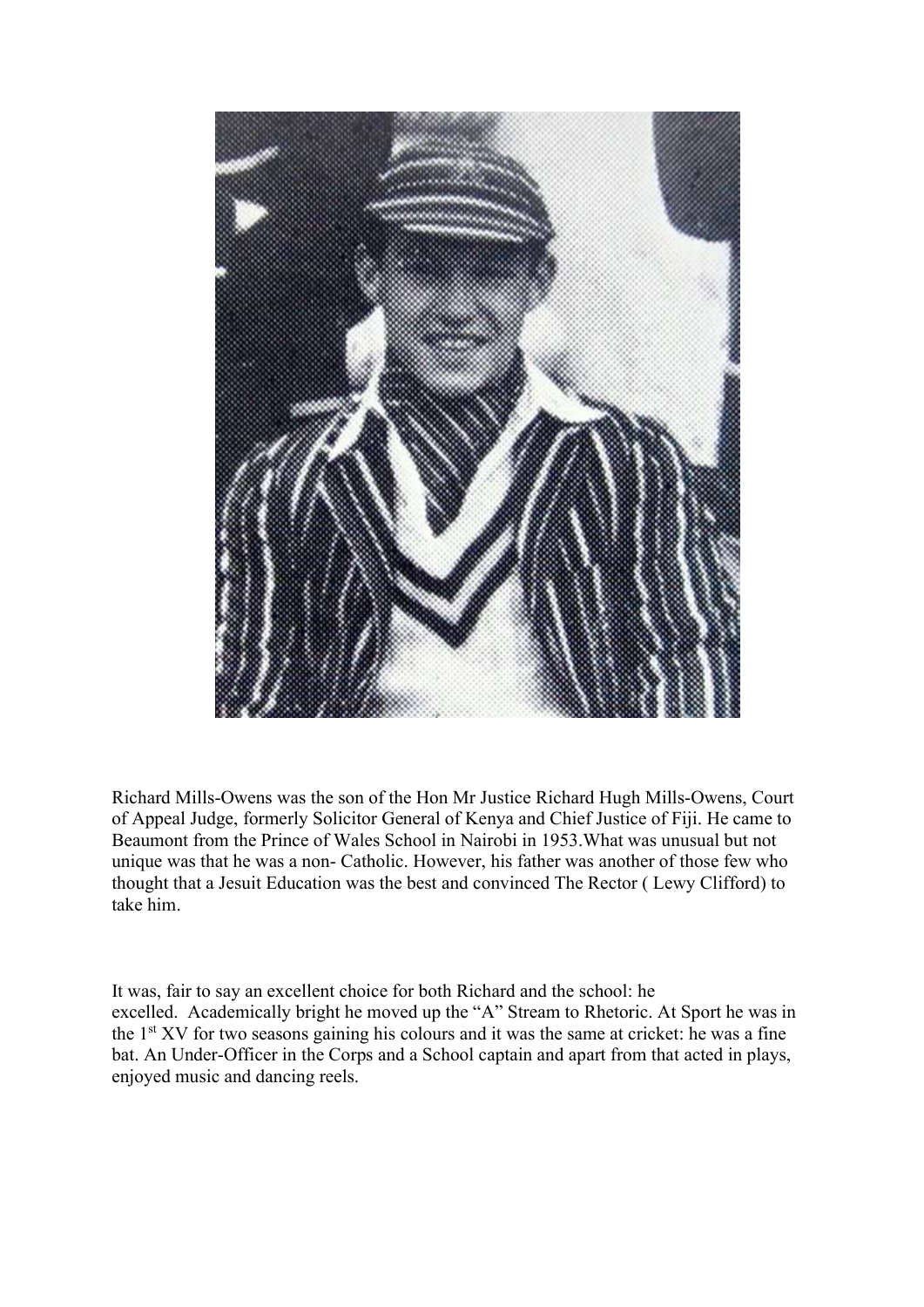Richard gained a place at Christ's Cambridge to read law and from there to Middle Temple to become a barrister and called to the Bar in 1961. In 1964 he moved to Hong Kong. He took Silk in 1979.

He was initially a member of Bernacchi Chambers but left to form the Temple Chambers at Admiralty in 1977. Under Richard these chambers became the leading set of chambers in Hong Kong given its high ratio of Senior Counsel's to juniors, as well as a strong history of appointments into key judicial and government roles.. Richard, or RMO as he was known, had a wide range of civil practice including procedures, contract disputes, agency, banking and finance matters. He was dedicated to the development of talent within the profession ands many of the judges and senior counsels were his former pupils. He served as a member of the Inland Revenue Review Board and was also a Justice of the Peace. Among his hobbies were collecting antiques and singing: he appeared in 34 productions by the Hong Kong Singers. It was indeed sad that such a man should suffer from Alzheimers in recent years and he died on the 4th July. His Funeral took place in the Anglican Cathedral. May he rest in peace.

Two of his past Pupils write:-

Richard (RMO) was head of Temple Chambers when I started pupillage with Bob Ribeiro in 1990. He set the highest professional standards for all of us, and was revered by everyone: judges, opponents and colleagues. In particular, his meticulous attention to details was legendary. I have had the privilege of being his junior on many occasions, and have benefitted so much from his wisdom and guidance. I still recall vividly the occasion when he sang a line from Gilbert and Sullivan (I think it was from The Mikado) during a Court of Appeal hearing! I also fondly remember when he used to bring his two beloved macaws back to chambers, usually on Saturdays, to everyone's joy and amusement. To have found Amy to share his life was a true blessing. Richard will be sorely missed. May he rest in peace.

Richard was the best Head of Chambers any pupil or member of the Bar could ever have had. Quite apart from the fact that he had a busy and successful practice at the Bar, he was an extraordinarily kind, gentlemanly and generous man, a wise mentor and friend whom I have missed ever since I left Hong Kong in 1986. I have always been grateful to Richard for flying to England to give me away when I married George and for giving such an eloquent, touching and humorous wedding speech. One example of how caring Richard was as a Head of Chambers was when my father died suddenly on 10 January 1984. That day I was appearing in Court at the Kwun Tong Magistracy and Richard came all the way to Kwun Tong to give me the news in person and to take me back home to Hong Kong Island by taxi. Many of my happiest memories of my time in Hong Kong were spent with Richard. I remember so well being Richard's junior in Court when I observed the serious and professional side of Richard. I can still hear him saying to me in his distinguished baritone voice, "meticulous attention to detail is what wins cases". Outside of Chambers, the serious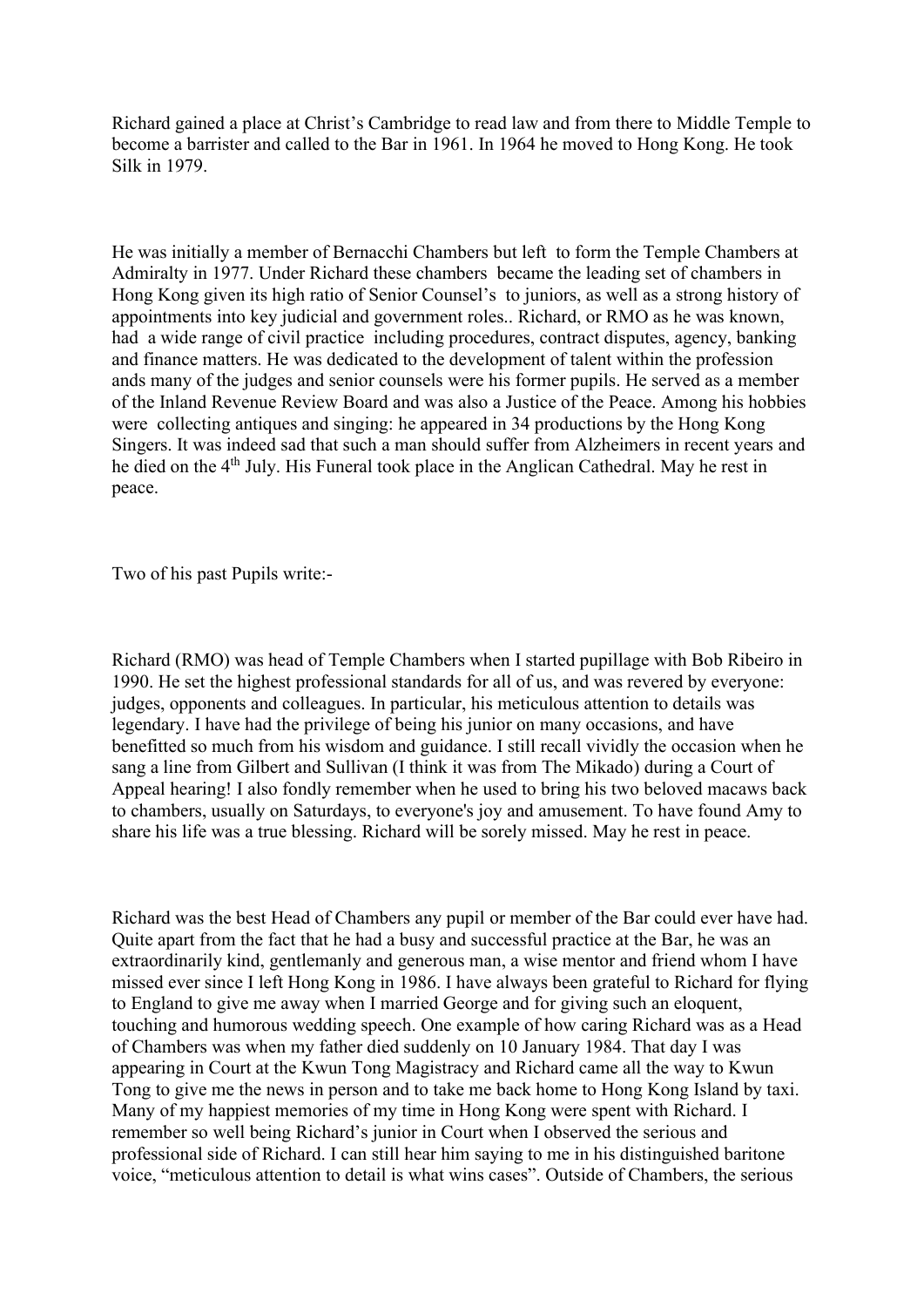side of Richard disappeared and we had such fun times on boat trips to Lamma Island – there were unforgettable egg nog parties and entertaining Chambers dinners at which the most delicious menus were carefully selected by Richard and his Clerk, Mrs Elizabeth Carmo. We also went to many productions of The Hong Kong Singers, some of which Richard performed in, always with great gusto. My family and I remember when Richard came skiing with us in Switzerland in 1985. On our first day on the slopes, Richard watched my sister, Penny ski down the slopes in a very accomplished fashion and then mistakenly believing that my other sister, Bunny and I were equally accomplished, he went next down the slopes. Unfortunately, Bunny and I were mere beginners and Bunny managed to snow plough straight into Richard as he waited for us at the bottom - after that he kept a wide berth and ensured that he skied behind us for the remainder of the week! I also remember how Richard would suddenly break into song at dinners or on the boat – more often than not, Gilbert and Sullivan and so it was not surprising when Richard romantically serenaded Amy at their wedding! When I returned to Hong Kong in 1997, Richard, Amy and I had a truly memorable few days attending concerts and dinners and even though by then I had left Hong Kong eleven years earlier, it was as if I had never left! Richard loved his macaws and gardening and when Richard and Amy came to the Cayman Islands he was delighted to see so many wild parrots and he insisted on spending hours working in our garden (pulling weeds and planting, not legal work), despite the heat and our pleas to him to come inside. In closing, special thanks must be given to Amy for being such a devoted, loving and caring wife to Richard. Our thoughts and prayers are with Amy and her family at this difficult time. And finally to Richard, I would just like to say that I was incredibly lucky and fortunate to have known you and to have been a member of your Chambers in the 1980's. Thank you for all your kindness and the happy memories – I will never forget you. RIP.

## PAUL EVEYLN (66)

#### further to his Obituary a life remembered

His Daughter writes:-

Trying to decide how best to capture Dad in words has been really tricky.

Dad loved life. He was the eternal optimist. His pick of the Christmas trees would always mean at least two feet needed to be cut off. Every rainy day was apparently going to brighten up and he showed his commitment to this belief through his wearing of shorts from March to November.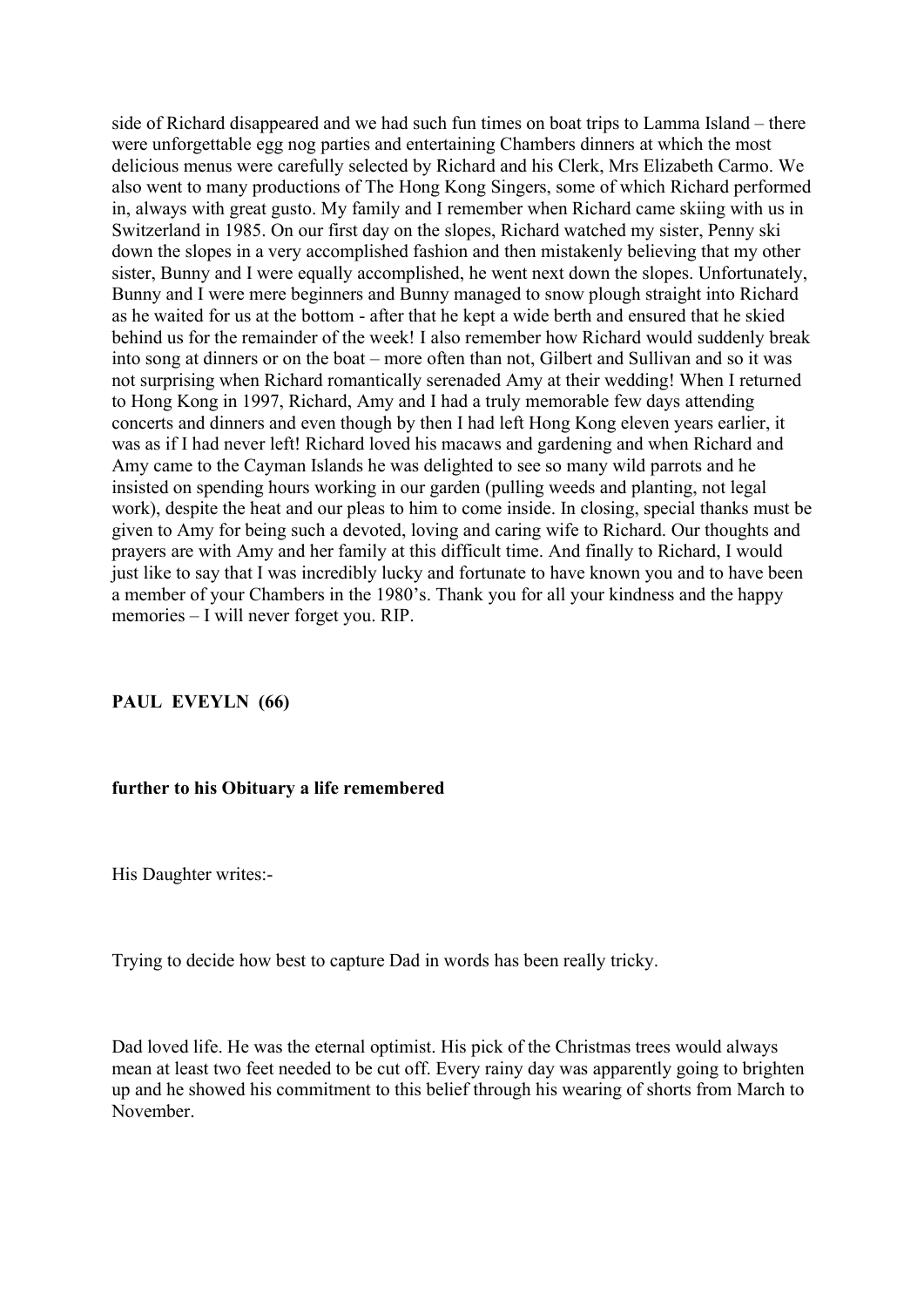Dad loved Mum, Liz, his wife of 45 years. They held hands constantly and although his habit of leaving things lying around drove Mum mad, they were inseparable from the moment he began to court her by hiding Cadbury's crème eggs in her pockets at work.

Dad loved his family and he really loved to embarrass us. During all our times at Secondary school, Dad's favourite game was forging his own signature in our homework diaries. One week it would be tiny, one week it would be full of loops and huge. It caused him unending hilarity, although poor John did end up with a detention because of it!)

His other, not terribly pc, habit was walking with a really pronounced limp whenever he was joining us in public. He would rag his leg as he approached the car and loved our horrified reactions!

Family gatherings happened at every opportunity. Dad would festoon the house with lights at Christmas and even wear a set himself. This year he kept the interior lights up so that the house felt magical right to the end.

He loved fireworks – the bigger the better and they did get really very big. We'd all be shouting at him to stand back and he'd be sauntering away from the lit fuse. The year that the Mongoose multishot firework blew out at the bottom, firing 30 shots in quick succession at us all, became the stuff of legend and I won't mention the indoor fireworks he sourced one Christmas that were certainly more lively than anyone was expecting.

Dad also loved to garden, his sweetpeas as beloved as the rest of us. His legacy lives on I all the people he encouraged to garden including all the many children he gardened with at school.

Because schools were Dad's other passion. As a schools' fundraiser for Barnardos, he loved chatting to all the harried Headteachers armed with all the knowledge he had gained through decades of school governance. He was passionate about getting children the best, especially those who had had a hard start. He also loved the gossip and intrigue of education. He loved to "know" what was going on. It's probably pertinent to say at this point that he was also prone to a little bit of exaggeration and was not a great one for keeping secrets but he really, really cared. He also remembered everyone he ever met and would ask how things had panned out months or years later. Dad's work in education saw St Peters Catholic Primary move from this site to where it now stands and more recently, as the Chair of Purbrook Park, he continued to push and challenge for children to get the best.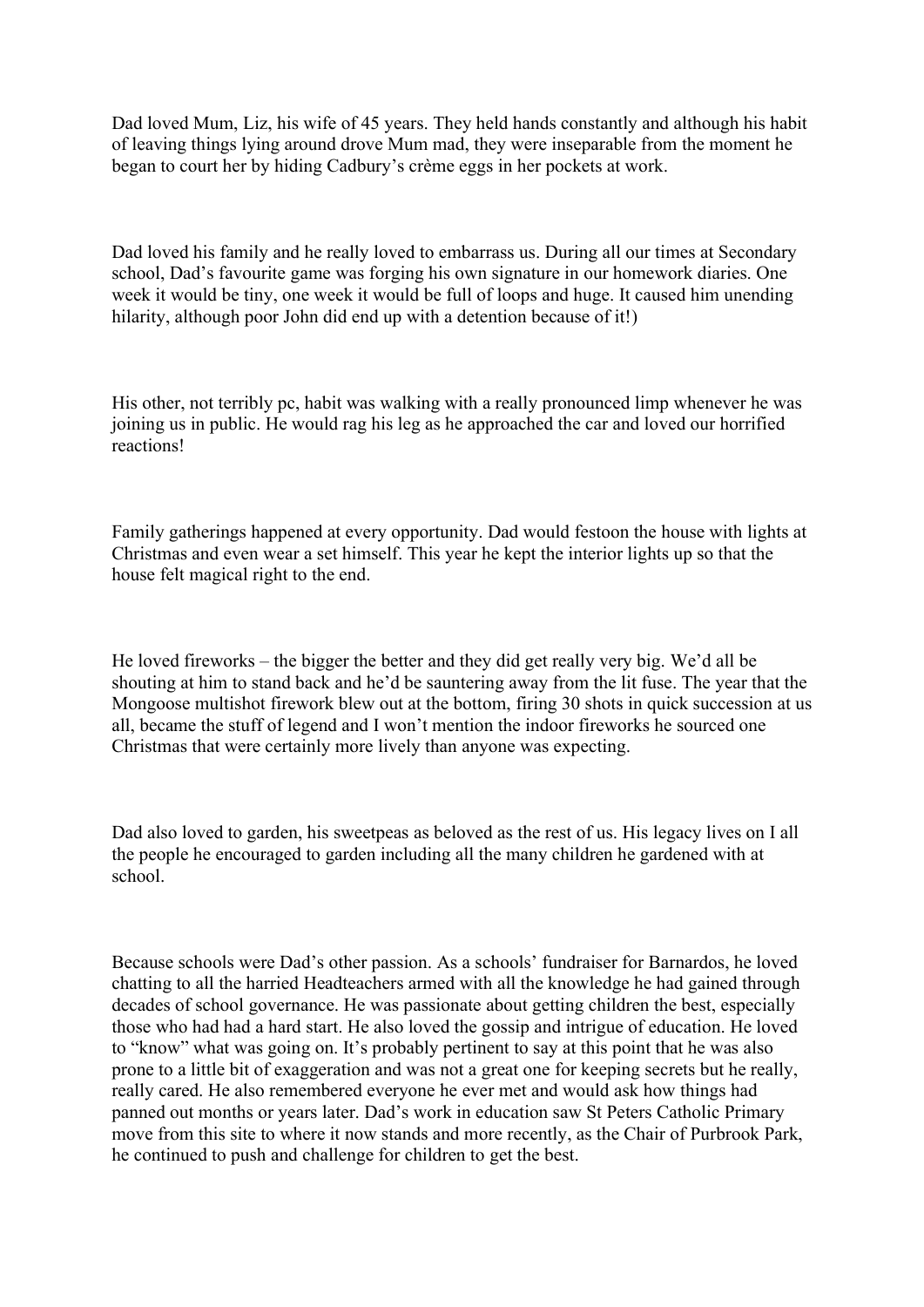So how will we all remember Dad? Whether it is as the cheeky school boy who shot his sisters with a bow and arrow, the slightly Mexican looking young man with impressive moustache, the committed school governor or as something personal to you, I know that we all have many memories to cherish. And Dad knew he was loved and will be loved forever.

PAUL EVELYN (66)



## Valete from the Beaumont Review, October 1965

EVELYN, P.; Sept. '60; Ruds B; Chichester. July '65; Upper Poetry, G.C.E: O- and Alevels. Games: Colts 3rd: Hockey 1st C.C.F.: Under Officer. Plays: Panto '64. Societies: Photographic, Motor, Scientific.

## John Flood

This is news that we had been expecting to receive for several weeks, but no less sad and upsetting to read. I am sure that I speak for everyone in the Beaumont Class of 60 in saying how much we missed his always bright and happy contributions to our Zoom gatherings each week, after he was unable to join these. Paul attended the Class of 60 dinners for our Silver Jubilee at the Basil Street hotel in 1985, the Rag in 2007 and most recently for the Golden Jubilee at Beaumont in 2010.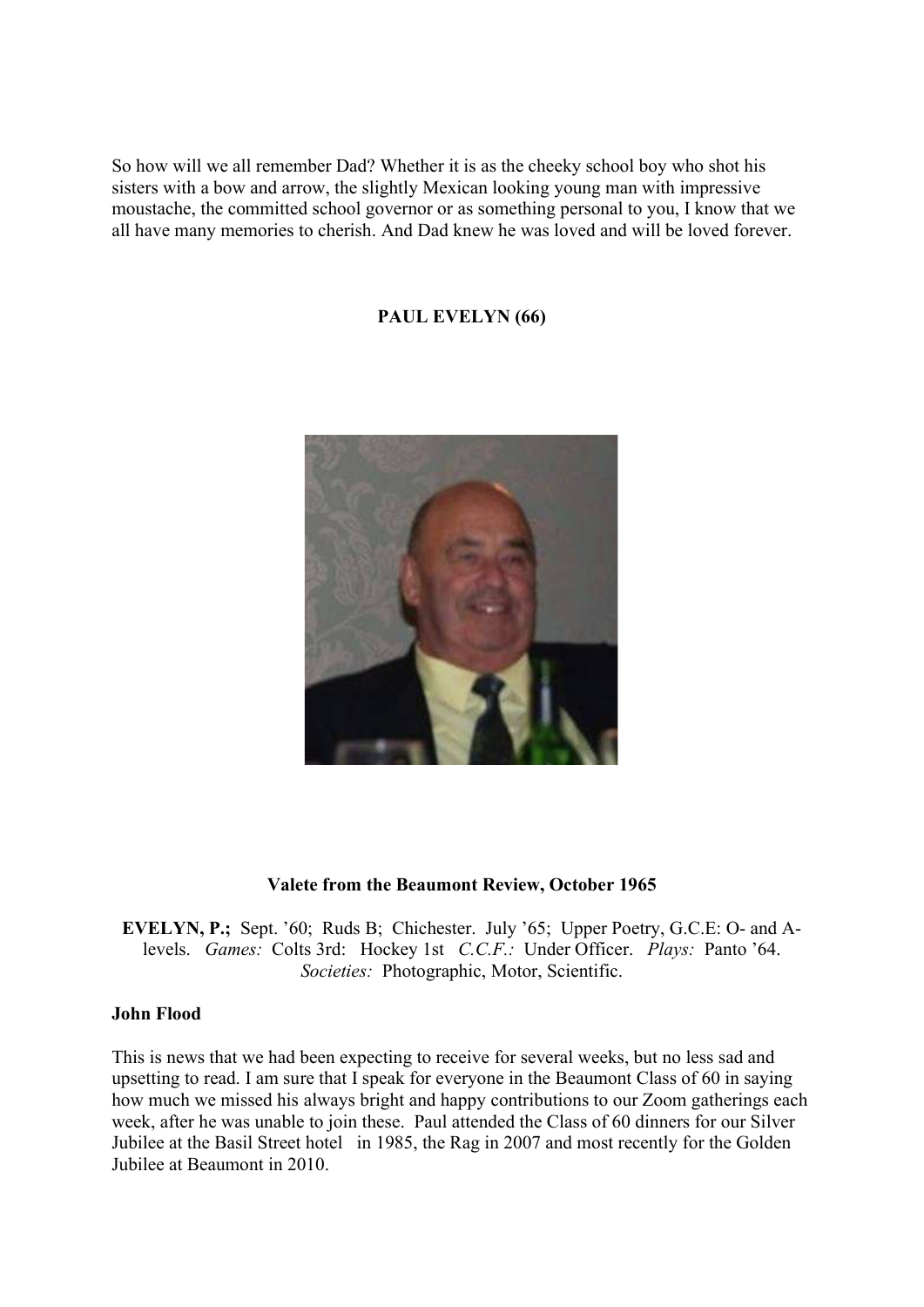Arthur Cope and I were delighted to have the opportunity to visit Paul on 21 May 2019 when returning from a trip to the Isle of Wight, while Arthur was over from Indianapolis and staying with me for the Class of 60 Dinner at the Rag on 17 May. Prior to this Paul had shown considerable interest in my wife, Celia's, special needs programme, 'Grasp', which she had designed while she was laid up for nearly a year convalescing from pericarditis, herself making a dozen or so sets, each one comprising hundreds of individual cards, each set filling a briefcase. We had a number of helpful conversations about how this might be mass produced for wider distribution, which I believe he also discussed with his son, but alas Paul's illness prevented his pursuing this.

#### Chris Newling-Ward

Thank-you for the very sad news. We were wondering last Thursday how he was getting on. The family will be in our prayers. May he rest in peace He was a good friend.

#### Mike Wortley

I echo Chris's thoughts. Will keep you all in my prayers.

#### Anthony Burton

Terribly sad news. A lovely man. My condolences to you and the family. My thoughts are with you all.

#### Michael Newton

My condolences to you and all your family; Paul will be in our prayers. In sympathy.

#### Simon Potter

Paul was a really decent, kind school-fellow with a dry and intelligent sense of humour. It was really pleasant to have been able to catch up with him on the weekly Class of 60 Zooms and to find, as I did in 2010, that he hadn't changed a bit in all those years.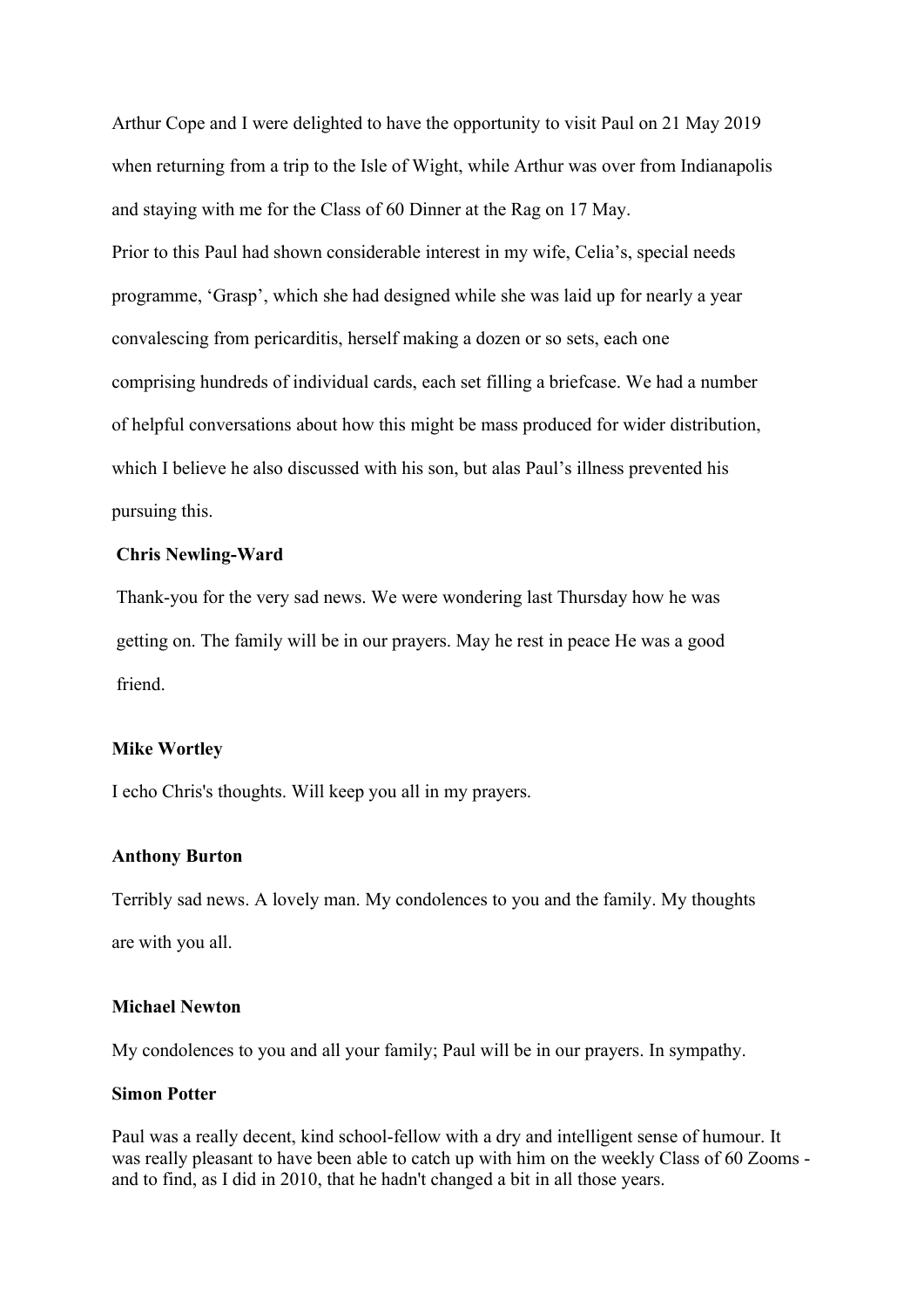## Damian Russell

Paul Evelyn was a cheerful soul and an enthusiastic cricketer, if I remember rightly,

and seemed to have the world in perspective. Not given to gloom! A sad passing.

#### Charles Morris

Very sad news. Paul and his family are in my thoughts and prayers.

#### Ian Bangham

We were good pals at Beaumont and always enjoyed catching up with him at reunions. It was a privilege to have been a friend and colleague of Paul. I had forgotten we both played hockey! My condolences to all the family who will be in my prayers together with Paul. Stay well and Stay Safe.

## Tony Shannon

Many memorable years with Paul at Beaumont. RIP Paul.

## Arthur Cope

We've been thinking about him a lot in the past weeks - and he will be very much missed. He was such fun on our Beaumont zoom calls. My prayers go out to you and all the family.

#### John Devaux

The news of Paul's death is no less sad by reason of it being expected.

Among my fondest memories are those of St John's school holidays in the late 1950s spent at Southfield at a time when my parents were living overseas. The household consisted of Paul, his parents Pat and John, and his sisters Mary and Clare. Theirs was a relaxed and welcoming home, so much so that I continued with the occasional visit for some years after leaving Beaumont. Paul and I arrived for our first term at St John's in the autumn of 1955. His birthday closely followed mine and that of Richard Woods.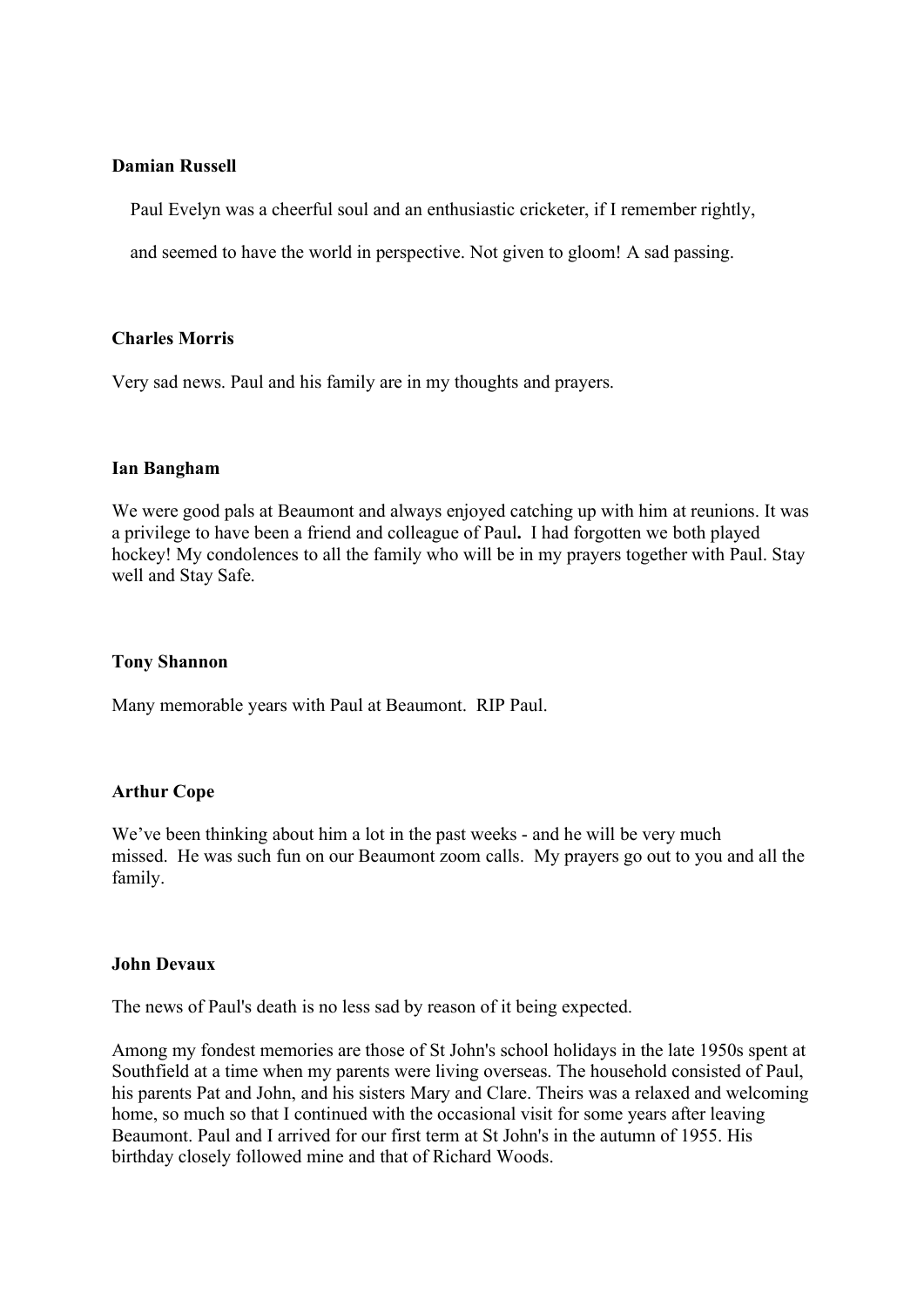## James Halliday

Such sad news. Photos evoke powerful memories, RIP

## George Greenfield

 Very sad about Paul: his seventeen-year-old face came back to me quite clearly as I thought about him! Outliving a contemporary is indeed a strange feeling - why not me? Why him? It's a mystery.

## Romain de Cock

 I did not know Paul that well at Beaumont but remember him as a thoughtful, gentle and thoroughly decent man. A gentleman, of whom there are not that many left. May he rest in peace

# Mike Dickens

Very sad to hear about Paul.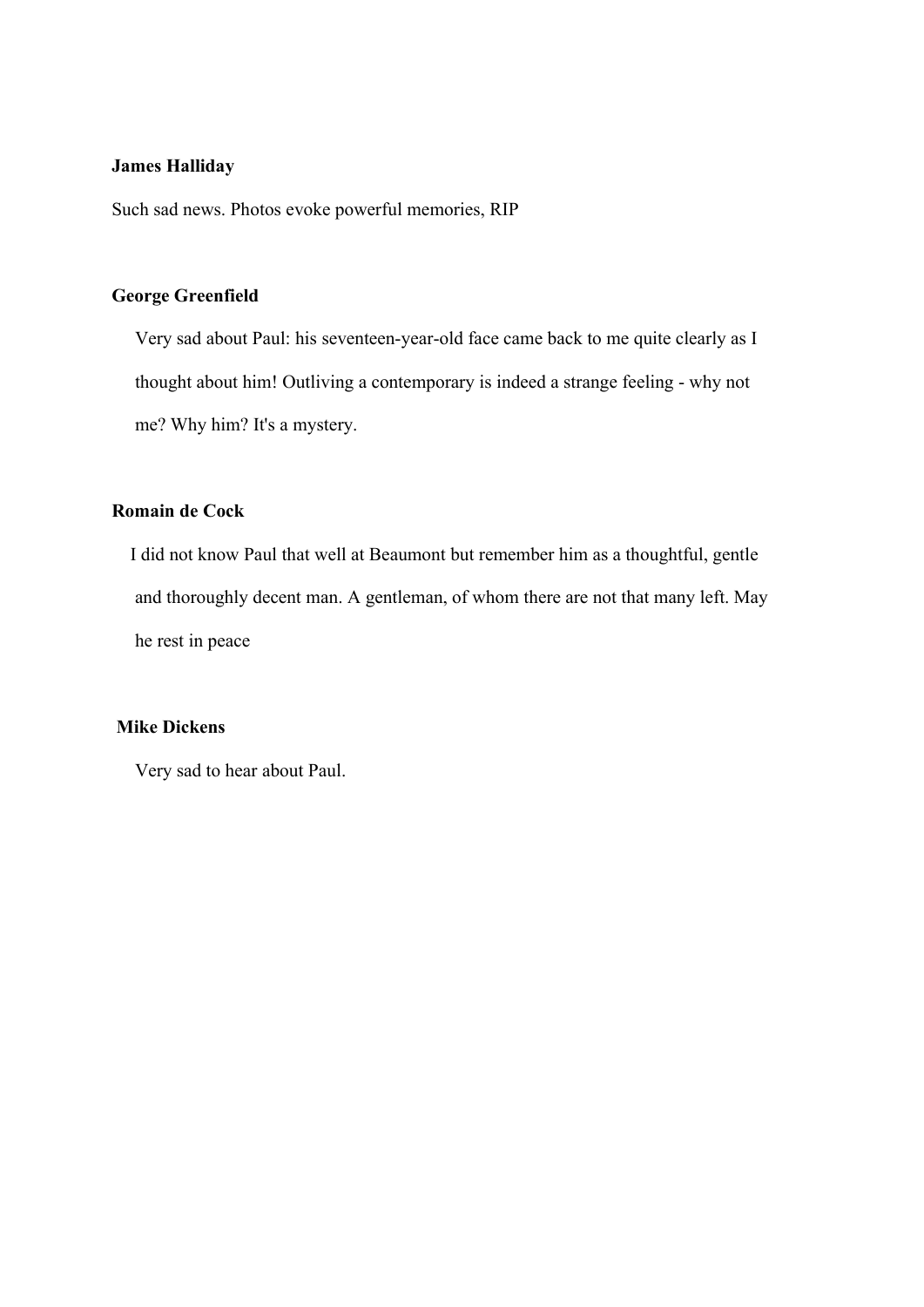

Paul at Beaumont – what style!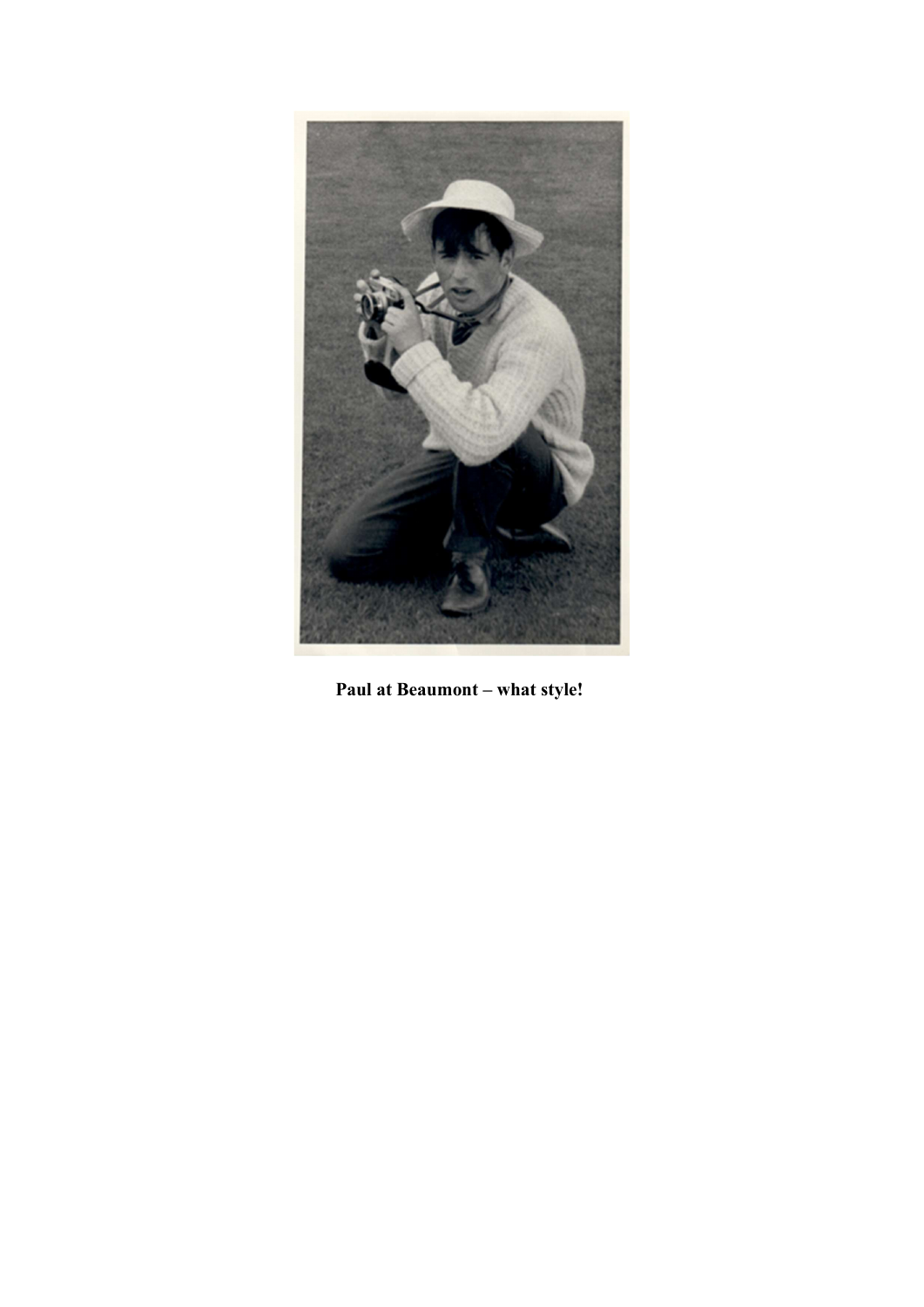

# TIMOTHY WILLIAM RUANE (52)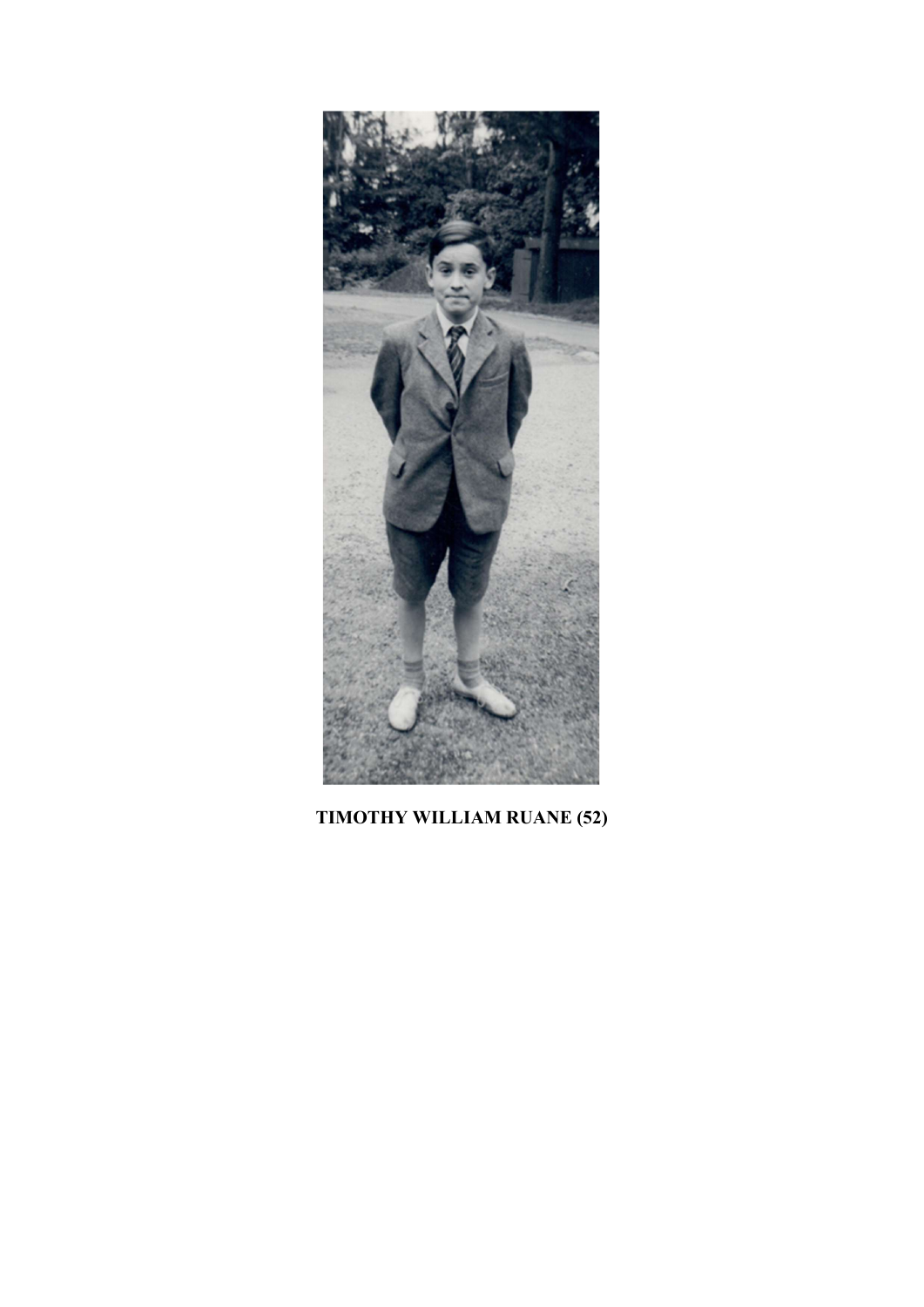

## David Flood writes:-

Tim died last night 16 January in Kings Lynn hospital where he had been after a heart attack the previous week. He was unable to talk and thethe Covid made visiting him very difficult for his wife and three sons , one daughter. We met at St John's when he was ten and I was eleven. He was vice captain of St John"s to my cousin Micheal Bohane At the College he played in the First XV and rowed in The VIII and went on to be a Captain of Beaumont before reading agriculture at Caius Cambridge. He completed his National service in the Royal Engineers in Germany . As his father had captained the Wasps between the wars ,Owen arranged for Tim to play for the Wanderers , third team in the holidays and included me. His home was then in Woking. Tim took over his father's fen farms near Sandringham where he was invited to shoot. He ran a local rugger team on his own land and was a keen golfer. His much younger brother Richard was Captain of the School at Beaumont. I have had the great pleasure of his friendship for some 76 years. I recall we used to bicycle to Twickenham frm school to join his parents for the Varsity match to be lunched in the car park by his mother.

## Richard Ruane adds:-

 I have two particular Beaumont related memories of Tim. Firstly, when I and others, crawled under the tent canvas in which BU old boys were celebrating their annual Ball, in order to check that the beer was up to scratch and seeing Tim dancing with a very beautiful girl who was to become his wife, and secondly playing against him in the annual 1st XV v. Old Boys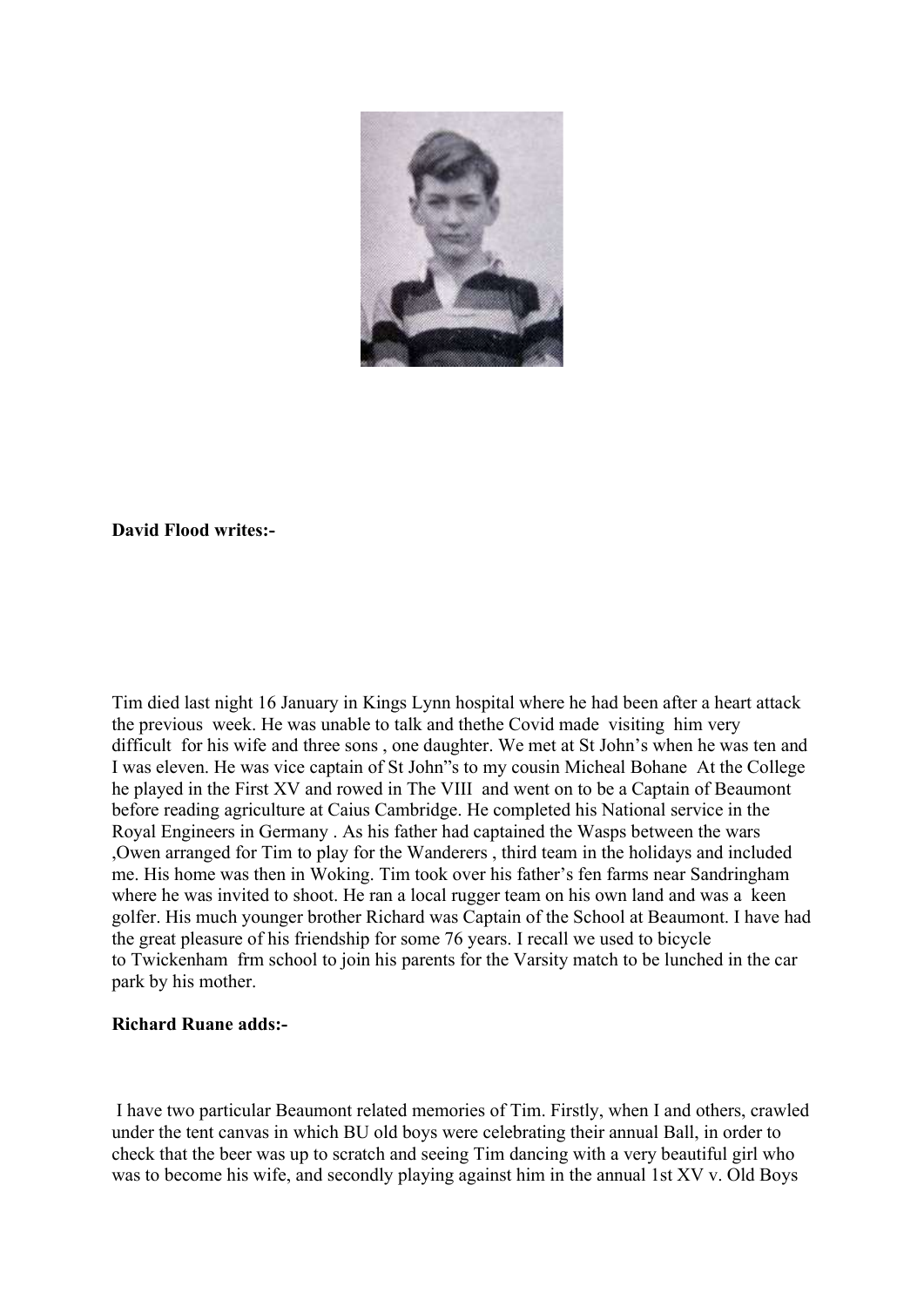rugby match. Our father, who was watching, seemed pleased that not much brotherly love was evident !

# TOM HARAN (61)



"The Wild Rover"

Tom, the younger brother of Patrick (59) came to Beaumont in October 57. Actually, Bill Gammell remembers Tom visiting Beaumont during the summer term before he was to come up in the autumn. Tom joined them all in the swimming pool and instantly endeared himself to his future contemporaries. Tom moved up in the "A" stream starting with Fr Fizz in Ruds. He was one of those that form the backbone of the school, never making the First team but always joining in. Tom was in the 2nd XV and was awarded his socks, played cricket and was Captain of the fledgling Hockey side.

Colonel Roddy always used to say that all the great soldiers were good artists; Tom proved that to be a talented artist you didn't have to be a good soldier leaving still a Cadet in his final year!

He left Beaumont a year before his contempories in 1961 and then was offered a place at Trinity Dublin to study medicine but eventually changed to read

History of Art and Mediaeval history receiving his BA in 1974. There followed Art Education at The Heatherly School Chelsea (Foundation), Central-St Martin's (BA Hons) and Cyprus College of Art (Post-grad diploma).

Tom was one of those remarkable artists who produced fine paintings both portrait and landscape as well as sculpture portrait busts: few are masters of all three. Many of his landscapes were inspired by the countryside around the home he kept in Pezenas in the Herault region of France where he was part of the colony of artists in this little town, but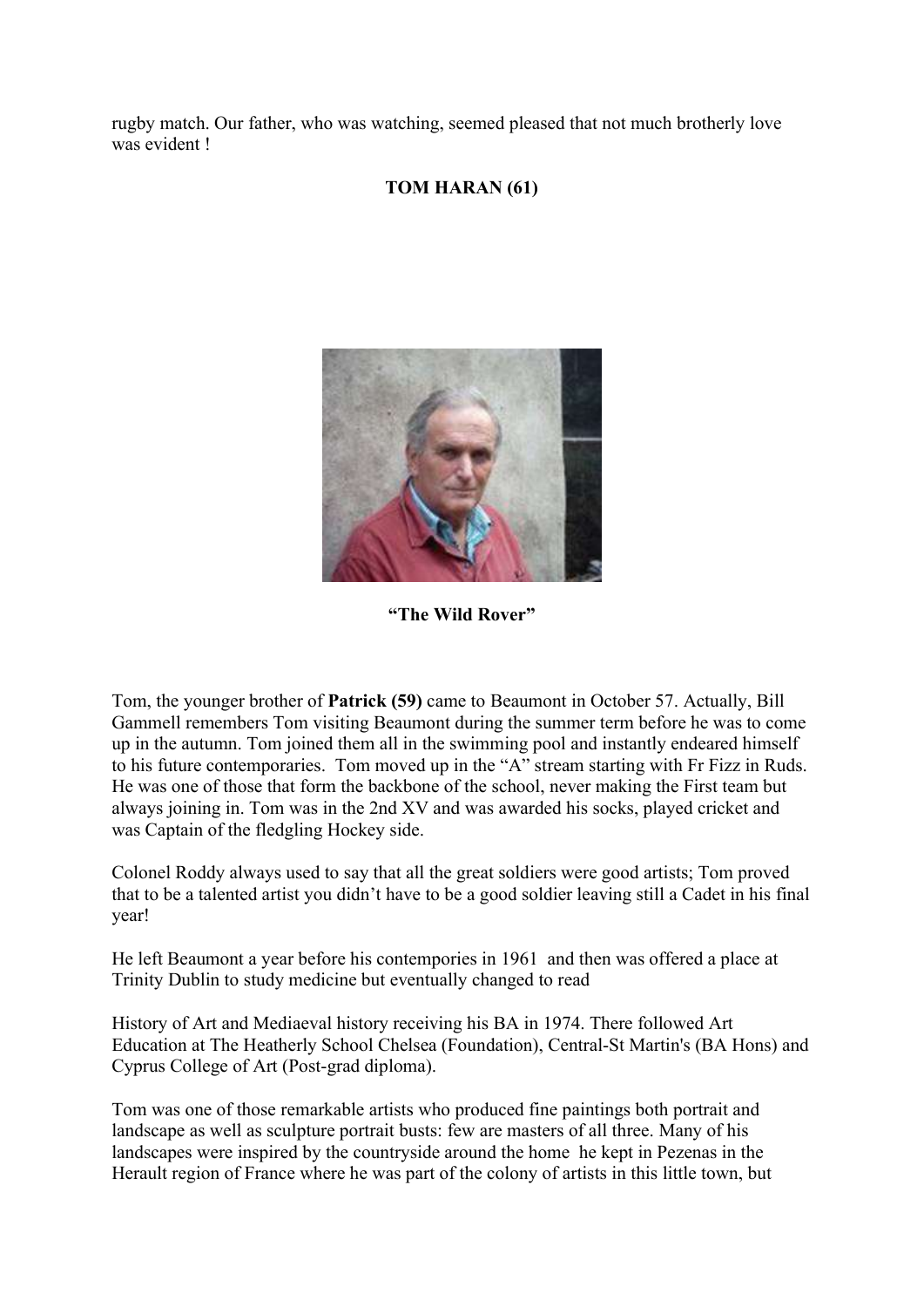most of his sculptures were of Irish dignitaries and celebrities from his studio in Dublin. When in London, Tom frequented the Chelsea Arts Club where Tony Outred has fond memories of their meetings. (see below)

Tom's work was not just private commissions, some are in public collections, including The Irish Arts Council and the Irish Embassy in Rome.

## His sister in law Rusty wrote :

Mike my eldest son studied with Tom first at a studio run by Linda Nugent and then both went to Heatherleys. After this, Tom went to Central St Martins and Mike to the Slade. This was 1988 onwards. Mike did not finish the Slade having had an argument with his department and walked out! I am glad to say he has now returned to painting. Both my other sons loved talking to Tom as they have artistic lives. Barno is a Senior Lecturer in American Arts at Hull university and Rory who also went to Heatherleys and then spent many years in Florence studying with Charles Cecil. now painting in Salsibury. I just thought you might be interested in when Tom's artistic career. started. It was very much mutual encouragement between Tom and Mike!

Tom had been very unwell with various conditions over the last year and recently had been in great pain with his leg. He died very peacefully as he had been on morphine for the last couple of days. Sadly, with the Covid no-one could be with him.



## Roger Johansen:

 Tom Haran's parents were both doctors who ran a general practice from the large family home in Worthing. No doubt Tom's ability to get on with his companions at Beaumont was largely due to his being part of a large and lively family which included Patrick his elder brother, who was also at Beaumont. They had three younger sisters, one of whom, Maeve, became a well-known and successful romantic novelist.

During his years at Beaumont Tom succeeded in avoiding the wilder and rowdier behaviour that marked the early teenage years of some but approached life with a mixture of gentle humour and irony, an attitude of mind probably inherited from his Irish father. It was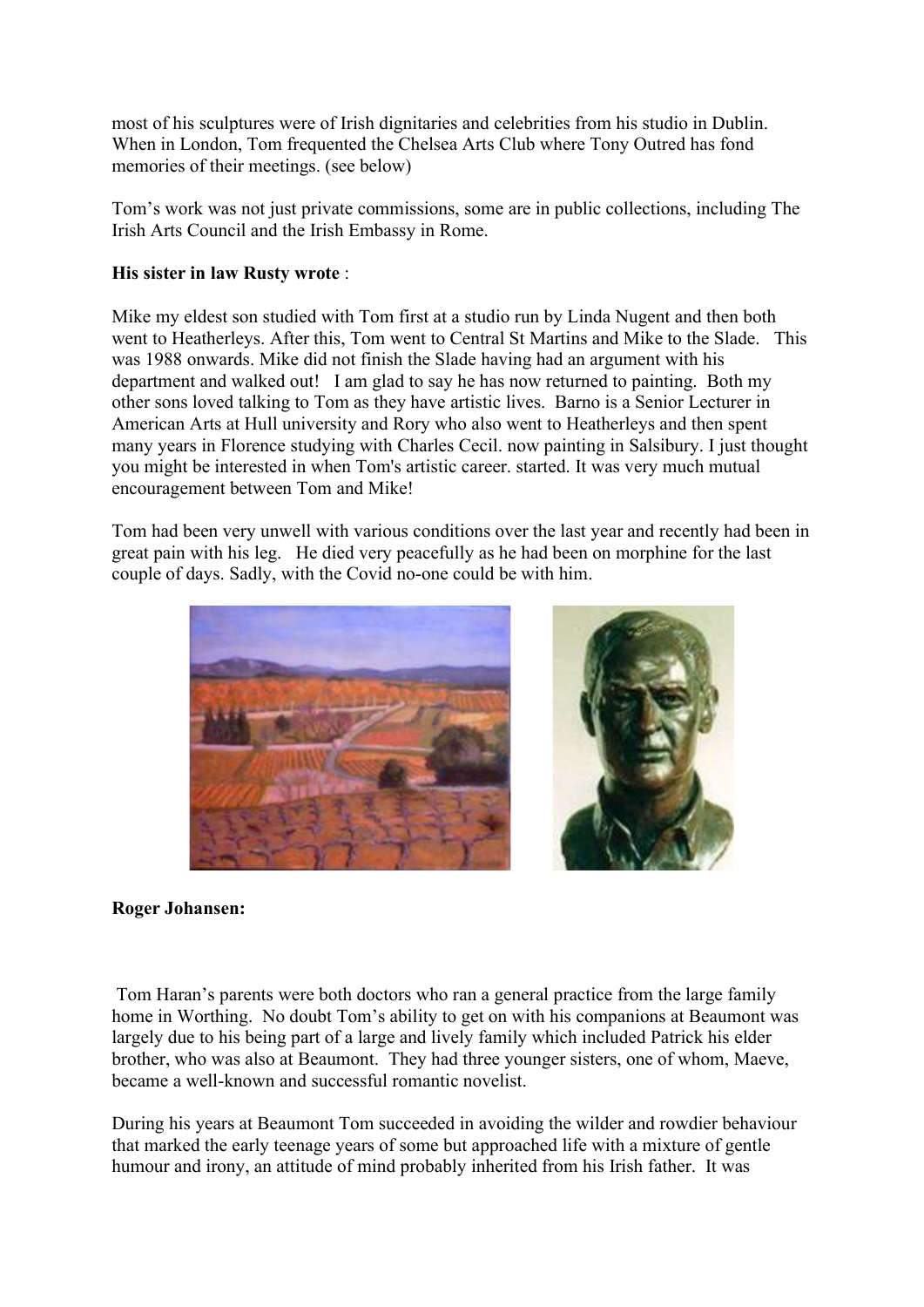amusing to hear Tom's account of occasions when worried patients would telephone and launch into a description of the symptoms that were troubling them, before establishing that they were talking to one of the doctors' offspring rather than a medic. He was well read, reading for pleasure rather than just to pass exams, and leaned towards the arts, which was where he was to find his avocation and success in adult life.

An early and happy sailing memory was of crewing, together with Tom and Ian Glennie under the command of Ian's parents aboard their spacious and well found converted Looe lugger Guiding Star. Towards the end of our cruise around the South Coast we came into Poole Harbour in a fierce gale. Things had become fairly hectic on board, however Tom remained calm and later observed, characteristically, that Mrs Glennie's language had become rather more salty as the conditions worsened!

After leaving Beaumont Tom attended Trinity College Dublin, and went on to develop his artistic talents as a sculptor, achieving success in Ireland. He was a member, and welcome visitor at the Chelsea Arts Club, where his unassuming and quiet wit were well appreciated.

## Tony Outred:

Although Tom, Roger Johansen and I all arrived at Beaumont in 1957 and studied for three years together in the A stream, I left before the sixth form so my memories of Tom at school were not of an adult but a likeable, gentle boy who kept his own counsel. We did bump into each other occasionally after Beaumont but it was not until 1994 when Tom joined the Chelsea Arts Club that our encounters became more frequent. A particularly memorable evening took place when Tom joined several of our year to welcome Father Joe Dooley to our house in Fulham. He also came to my 55th at the Club when Gerrard Fiennes, who was staying the night at the Club, decided at three o'clock in the morning to re-visit our firework display which had been cancelled due to bad weather. Needless to say we, as CAC members, were not exactly popular with our illustrious Chelsea neighbours, but Tom was, as always, quietly amused by the whole episode. On another occasion Annie and I were entertaining Guy and Paula Bailey for dinner at the Club when who should appear just arrived from Dublin but Tom. He seemed to have the knack of being in exactly the right place at the right time and his friendliness and wit were always welcome.

I am not quite sure when Tom decided to become an artist. Certainly any aspirations in the latter direction at Beaumont would have been quickly extinguished by the Jesuits who, although surrounded by magnificent works of art, appeared to have no interest in creativity. I guess that the first indication of his artistic leaning came from his BA in history of Art at Trinity and his involvement in editing the Student and the Dublin Magazine. However, this was followed by his co-founding Catering Ireland which spawned Captain America's Cookhouse and Solomon Grundy's restaurants, the latter of which he designed. Presumably, soon after these ventures he undertook a foundation course at the Heatherley School Chelsea, followed by a BA Hons degree at Central-St Martins, no mean achievement. Lastly, a PHD at the Cyprus College of Art seems have been the final stepping stone to Tom becoming a fully